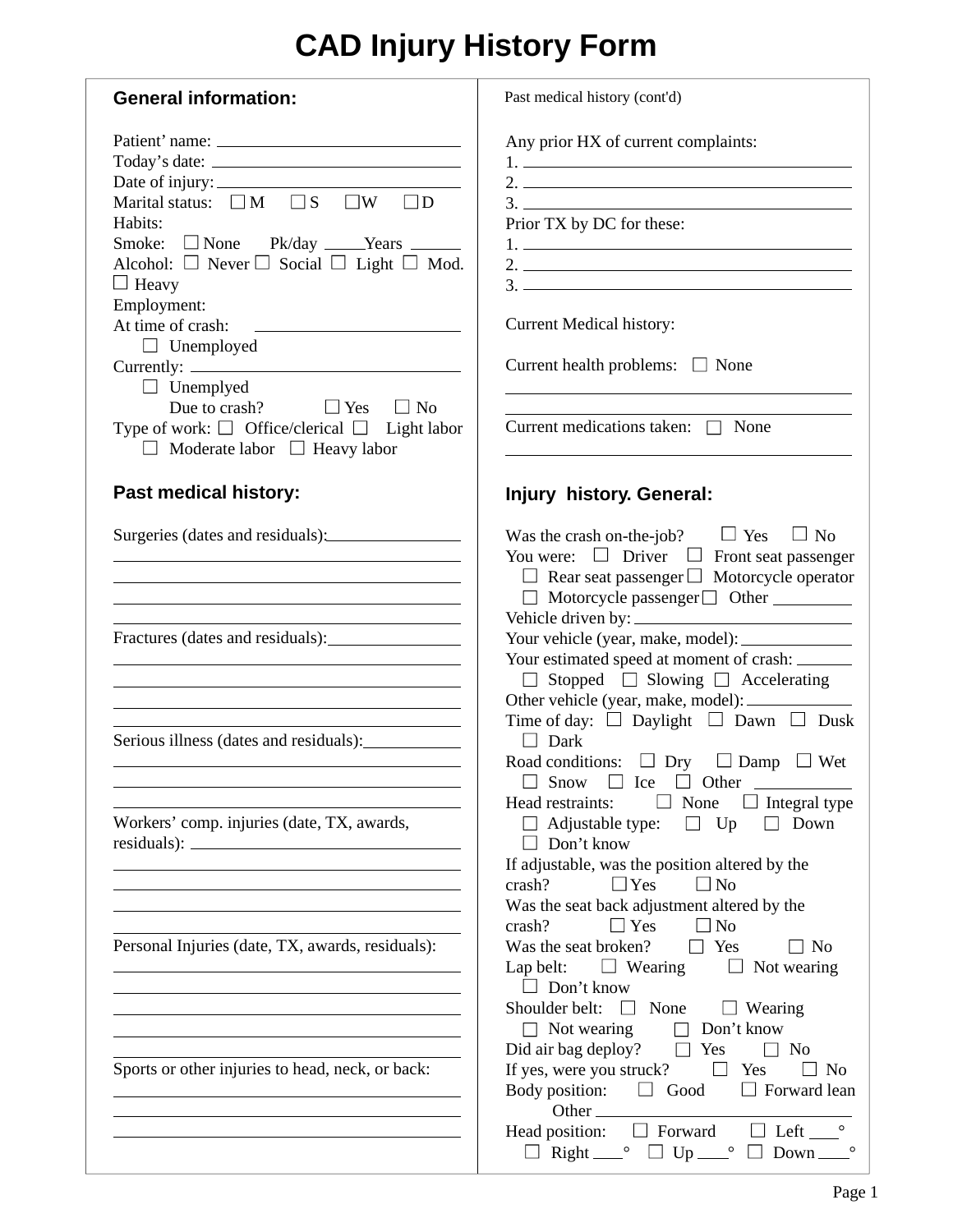| Injury history. General: (cont'd)                                                                                                                                                                                                                                                                                                                                                                                                                                                                                                                                                                                                                                                                                                                                                                                                                                                             | After the crash:                                                                                                                                                                                                                                                                                                                                                                                                                                                                                                    |
|-----------------------------------------------------------------------------------------------------------------------------------------------------------------------------------------------------------------------------------------------------------------------------------------------------------------------------------------------------------------------------------------------------------------------------------------------------------------------------------------------------------------------------------------------------------------------------------------------------------------------------------------------------------------------------------------------------------------------------------------------------------------------------------------------------------------------------------------------------------------------------------------------|---------------------------------------------------------------------------------------------------------------------------------------------------------------------------------------------------------------------------------------------------------------------------------------------------------------------------------------------------------------------------------------------------------------------------------------------------------------------------------------------------------------------|
| Hands: $\Box$ One on wheel $\Box$ Two on wheel<br>$\Box$ N/A<br>Brakes applied? $\Box$ Yes $\Box$ No<br><u> 1989 - Johann Stoff, deutscher Stoffen und der Stoffen und der Stoffen und der Stoffen und der Stoffen und der</u><br><u> 1989 - Johann Barn, mars ann an Cathair ann an t-Aonaichte ann an t-Aonaichte ann an t-Aonaichte ann an t-Aon</u><br>the control of the control of the control of the control of the control of the control of the control of the control of the control of the control of the control of the control of the control of the control of the control<br><u> 1989 - Jan Salaman Salaman (j. 1989)</u><br><u> 1989 - Johann Stoff, Amerikaansk politiker († 1908)</u><br><u> 1989 - Johann Stoff, amerikansk politiker (* 1908)</u><br><u> 1989 - Johann Stein, mars an deutscher Stein und der Stein und der Stein und der Stein und der Stein und der</u> | Symptoms: $\Box$ Headache $\Box$ Dizziness $\Box$ Nausea<br>$\Box$ Confusion/disorientation $\Box$ Neck pain<br>$\Box$ Paresthesia(s)<br>If yes, where?<br>Extremity pain. If yes, where?<br>$\Box$ Back pain<br>When did SX first appear? $\Box$ Immediately<br>(describe which SX) hr afterward<br>Where did you go after crash? $\Box$ Home<br>$\Box$ Work $\Box$ Hospital:                                                                                                                                      |
|                                                                                                                                                                                                                                                                                                                                                                                                                                                                                                                                                                                                                                                                                                                                                                                                                                                                                               |                                                                                                                                                                                                                                                                                                                                                                                                                                                                                                                     |
| Crash diagram:                                                                                                                                                                                                                                                                                                                                                                                                                                                                                                                                                                                                                                                                                                                                                                                                                                                                                | <b>Emergency department:</b>                                                                                                                                                                                                                                                                                                                                                                                                                                                                                        |
| Aware of impending crash? $\Box$ Yes $\Box$ No<br>During the crash:<br>Did you strike any parts of the vehicle? $\Box Y \Box N$<br>If yes, describe <u>the second</u> state of the second state of the second state of the second state of the second state of the second state of the second state of the second state of the second state of the second state of the                                                                                                                                                                                                                                                                                                                                                                                                                                                                                                                        | Radiographs: $\Box$ Yes $\Box$ No<br>Lab work $\Box$ Yes $\Box$ No $\Box$<br>$\Box$ Cervical collar $\Box$ Ice<br>Other:<br>Follow-up instructions: $\Box$ None<br><b>Treatment history:</b><br>1. Dr.:<br>Specialty: Date first seen: _______<br>Referred by: ______________TX type:<br>TX frequency: TX duration:<br>Currently treating? $\Box$ Yes $\Box$ No<br>Any disability? $\square$ Yes $\square$ No<br>If yes, describe:<br>Special tests:<br>Referred to:<br>Did TX help? $\Box$ Yes $\Box$ No<br>Notes: |
| Did vehicle strike any objects after crash?<br>If yes, describe<br>Wearing hat or glasses? $\Box$ Yes $\Box$ No<br>If yes, still on after crash? $\Box$ Yes<br>No<br>$\Box$<br>Did you lose consciousness? $\Box$ Yes<br>$\Box$ No<br>If yes, for how long?<br>Estimated property damage to your vehicle:<br>$\frac{1}{2}$<br>Estimated damage to other vehicle(s):<br>None<br>$\Box$<br>$\Box$ Moderate<br>Minimal<br>$\Box$ Major<br>$\Box$<br>$\Box$ Yes<br>$\square$ No<br>Were the police on-scene?<br>If yes, was a report made?<br>$\Box$ Yes<br>$\Box$ No                                                                                                                                                                                                                                                                                                                             | <u> 1989 - Johann Stoff, deutscher Stoffen und der Stoffen und der Stoffen und der Stoffen und der Stoffen und der</u><br>Specialty: Date first seen:<br>TX frequency: TX duration:<br>Currently treating? $\Box$ Yes $\Box$ No<br>Any disability? $\Box$ Yes $\Box$ No<br>If yes, describe:<br>Special tests:<br>Did TX help? $\Box$ Yes $\Box$ No<br>Notes:                                                                                                                                                       |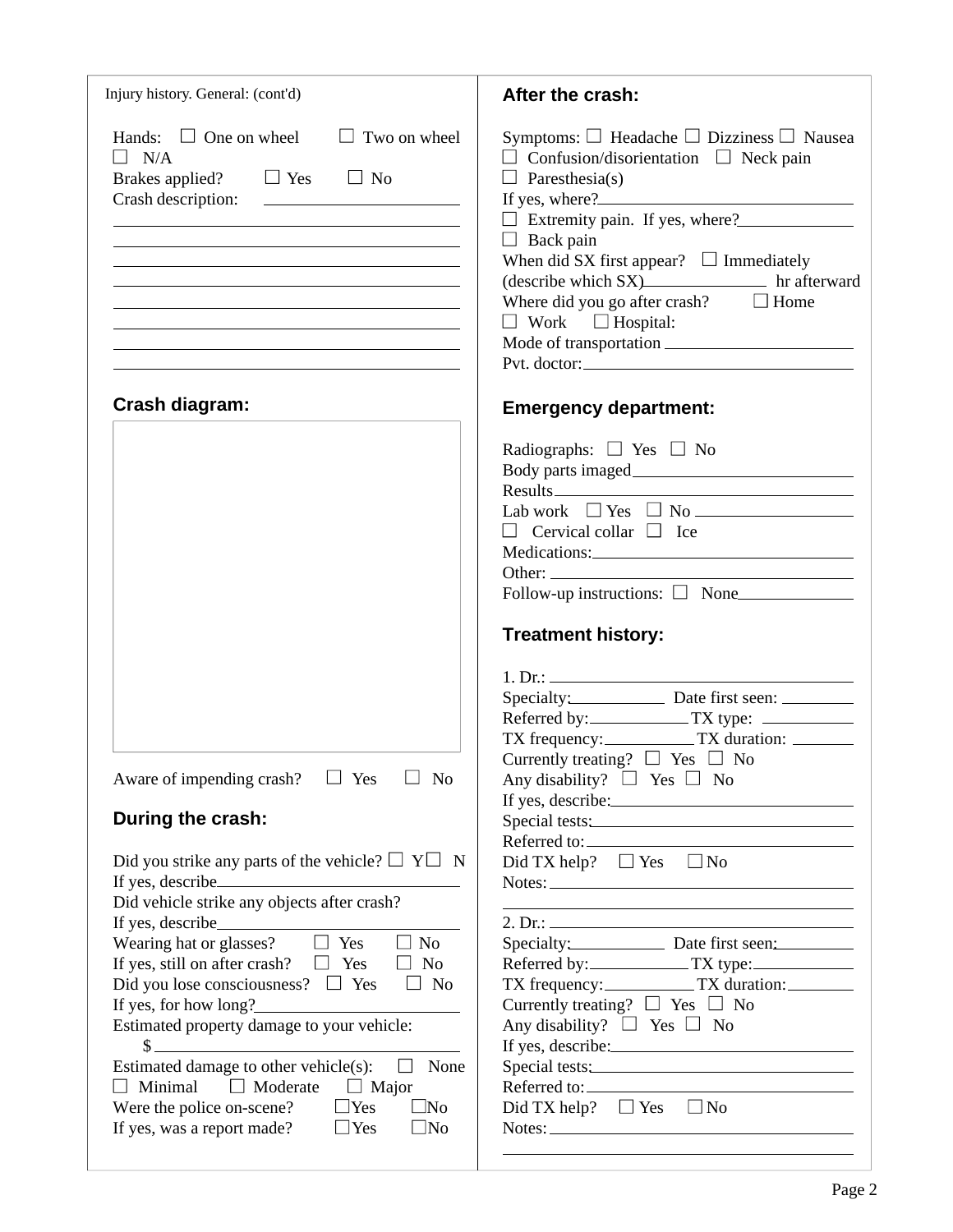| Treatment history: (cont'd)                                                                                                                                                                                                                                                                                           | <b>Original chief complaints</b><br>(if injury was not recent): |
|-----------------------------------------------------------------------------------------------------------------------------------------------------------------------------------------------------------------------------------------------------------------------------------------------------------------------|-----------------------------------------------------------------|
| 3. Dr.: $\frac{1}{2}$ $\frac{1}{2}$ $\frac{1}{2}$ $\frac{1}{2}$ $\frac{1}{2}$ $\frac{1}{2}$ $\frac{1}{2}$ $\frac{1}{2}$ $\frac{1}{2}$ $\frac{1}{2}$ $\frac{1}{2}$ $\frac{1}{2}$ $\frac{1}{2}$ $\frac{1}{2}$ $\frac{1}{2}$ $\frac{1}{2}$ $\frac{1}{2}$ $\frac{1}{2}$ $\frac{1}{2}$ $\frac{1}{2}$ $\frac{1}{2}$ $\frac$ |                                                                 |
| Specialty: Date first seen:                                                                                                                                                                                                                                                                                           |                                                                 |
| Referred by: TX type:                                                                                                                                                                                                                                                                                                 |                                                                 |
| TX frequency: TX duration:                                                                                                                                                                                                                                                                                            |                                                                 |
| Currently treating? $\Box$ Yes $\Box$ No                                                                                                                                                                                                                                                                              |                                                                 |
| Any disability? $\Box$ Yes $\Box$ No                                                                                                                                                                                                                                                                                  |                                                                 |
| If yes, describe:                                                                                                                                                                                                                                                                                                     |                                                                 |
| Special tests:                                                                                                                                                                                                                                                                                                        | Severity $(1-4)$ :                                              |
| Referred to:                                                                                                                                                                                                                                                                                                          | Temporal:                                                       |
| Did TX help? $\Box$ Yes $\Box$ No                                                                                                                                                                                                                                                                                     |                                                                 |
| Notes:                                                                                                                                                                                                                                                                                                                | 2. Body part/system:                                            |
|                                                                                                                                                                                                                                                                                                                       |                                                                 |
| 4. Dr.:                                                                                                                                                                                                                                                                                                               |                                                                 |
| Specialty: Date first seen:                                                                                                                                                                                                                                                                                           |                                                                 |
|                                                                                                                                                                                                                                                                                                                       | Palliative: 2008                                                |
| Referred by: TX type:                                                                                                                                                                                                                                                                                                 |                                                                 |
| TX frequency: TX duration:                                                                                                                                                                                                                                                                                            |                                                                 |
| Currently treating? $\Box$ Yes $\Box$ No                                                                                                                                                                                                                                                                              | Severity $(1-4)$ :                                              |
| Any disability? $\Box$ Yes $\Box$ No                                                                                                                                                                                                                                                                                  |                                                                 |
| If yes, describe:                                                                                                                                                                                                                                                                                                     |                                                                 |
| Special tests:                                                                                                                                                                                                                                                                                                        | 3. Body part/system:                                            |
| Referred to:                                                                                                                                                                                                                                                                                                          |                                                                 |
| Did TX help? $\Box$ Yes $\Box$ No                                                                                                                                                                                                                                                                                     |                                                                 |
| Notes:                                                                                                                                                                                                                                                                                                                | Palliative: 2008                                                |
|                                                                                                                                                                                                                                                                                                                       |                                                                 |
| 5. Dr.:                                                                                                                                                                                                                                                                                                               |                                                                 |
| Specialty: Date first seen:                                                                                                                                                                                                                                                                                           | Severity $(1-4)$ :                                              |
| Referred by:_____________TX type: ______________                                                                                                                                                                                                                                                                      |                                                                 |
| TX frequency: TX duration:                                                                                                                                                                                                                                                                                            |                                                                 |
| Currently treating? $\Box$ Yes $\Box$ No                                                                                                                                                                                                                                                                              |                                                                 |
| Any disability? $\Box$ Yes $\Box$ No                                                                                                                                                                                                                                                                                  |                                                                 |
|                                                                                                                                                                                                                                                                                                                       |                                                                 |
| If yes, describe:                                                                                                                                                                                                                                                                                                     |                                                                 |
| Special tests:                                                                                                                                                                                                                                                                                                        |                                                                 |
|                                                                                                                                                                                                                                                                                                                       |                                                                 |
| Did TX help? $\Box$ Yes $\Box$ No                                                                                                                                                                                                                                                                                     |                                                                 |
| Notes: Notes:                                                                                                                                                                                                                                                                                                         | Severity $(1-4)$ :                                              |
| <u> 1989 - Johann Stoff, amerikansk politiker (* 1908)</u>                                                                                                                                                                                                                                                            | Temporal:                                                       |
| 6. Dr.:                                                                                                                                                                                                                                                                                                               |                                                                 |
| Specialty: Date first seen:                                                                                                                                                                                                                                                                                           |                                                                 |
| Referred by: TX type:                                                                                                                                                                                                                                                                                                 |                                                                 |
| TX frequency:_____________TX duration: _________                                                                                                                                                                                                                                                                      |                                                                 |
| Currently treating? $\Box$ Yes $\Box$ No                                                                                                                                                                                                                                                                              |                                                                 |
| Any disability? $\Box$ Yes $\Box$ No                                                                                                                                                                                                                                                                                  |                                                                 |
|                                                                                                                                                                                                                                                                                                                       |                                                                 |
| Special tests:                                                                                                                                                                                                                                                                                                        | Severity $(1-4)$ :                                              |
|                                                                                                                                                                                                                                                                                                                       |                                                                 |
| Did TX help? $\Box$ Yes $\Box$ No                                                                                                                                                                                                                                                                                     |                                                                 |
| Notes:                                                                                                                                                                                                                                                                                                                |                                                                 |
|                                                                                                                                                                                                                                                                                                                       |                                                                 |
|                                                                                                                                                                                                                                                                                                                       |                                                                 |
|                                                                                                                                                                                                                                                                                                                       |                                                                 |
|                                                                                                                                                                                                                                                                                                                       |                                                                 |

## **(if injury was not recent):**

| Onset:                                                                          |
|---------------------------------------------------------------------------------|
|                                                                                 |
|                                                                                 |
|                                                                                 |
|                                                                                 |
| Severity $(1-4)$ :                                                              |
|                                                                                 |
|                                                                                 |
|                                                                                 |
|                                                                                 |
| Provocative:                                                                    |
|                                                                                 |
|                                                                                 |
|                                                                                 |
|                                                                                 |
| Severity $(1-4)$ :                                                              |
|                                                                                 |
|                                                                                 |
|                                                                                 |
| Provocative:                                                                    |
|                                                                                 |
|                                                                                 |
|                                                                                 |
| Severity $(1-4)$ :                                                              |
|                                                                                 |
|                                                                                 |
| Onset:                                                                          |
| Provocative: __                                                                 |
|                                                                                 |
|                                                                                 |
|                                                                                 |
|                                                                                 |
|                                                                                 |
| Temporal:<br>$\mathcal{L}^{\text{max}}$ . The set of $\mathcal{L}^{\text{max}}$ |
|                                                                                 |
| Onset:                                                                          |
|                                                                                 |
|                                                                                 |
|                                                                                 |
|                                                                                 |
| Severity $(1-4)$ :                                                              |
|                                                                                 |
|                                                                                 |
|                                                                                 |
|                                                                                 |
|                                                                                 |
|                                                                                 |